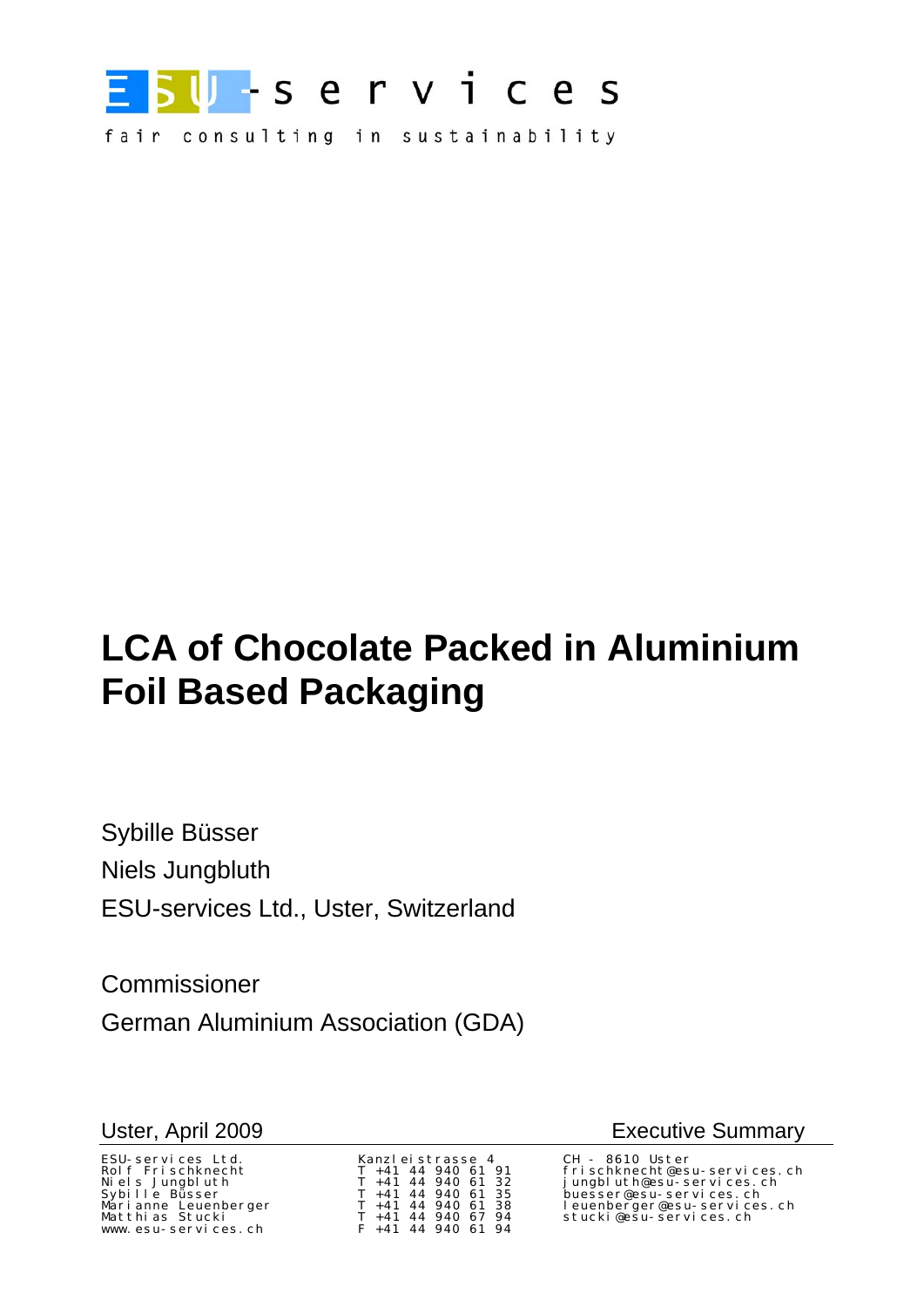| <b>Imprint</b>             |                                                                                                                                                                                                                                                                                                          |  |  |  |
|----------------------------|----------------------------------------------------------------------------------------------------------------------------------------------------------------------------------------------------------------------------------------------------------------------------------------------------------|--|--|--|
| <b>Title</b>               | LCA of Chocolate Packed in Aluminium Foil Based Packaging                                                                                                                                                                                                                                                |  |  |  |
| Authors                    | Sybille Büsser                                                                                                                                                                                                                                                                                           |  |  |  |
|                            | Niels Jungbluth                                                                                                                                                                                                                                                                                          |  |  |  |
|                            | ESU-services GmbH, fair consulting in sustainability<br>Kanzleistr. 4, CH-8610 Uster                                                                                                                                                                                                                     |  |  |  |
|                            | www.esu-services.ch<br>Phone +41 44 940 61 35                                                                                                                                                                                                                                                            |  |  |  |
| Customer                   | German Aluminium Association (GDA) in cooperation with the Euopean<br>Aluminium Foil Association (EAFA)                                                                                                                                                                                                  |  |  |  |
|                            | Stefan Glimm                                                                                                                                                                                                                                                                                             |  |  |  |
|                            | Am Bonneshof 5, D - 40474 Düsseldorf                                                                                                                                                                                                                                                                     |  |  |  |
|                            | stefan.glimm@aluinfo.de                                                                                                                                                                                                                                                                                  |  |  |  |
|                            | Phone +49 211 4796 150; Fax +49 211 4796 408                                                                                                                                                                                                                                                             |  |  |  |
| <b>Steering Group</b>      | Gerald Rebitzer, Alcan Packaging                                                                                                                                                                                                                                                                         |  |  |  |
|                            | Melinda Bonamour, Constantia Teich                                                                                                                                                                                                                                                                       |  |  |  |
|                            | Christian Bauer, EAFA                                                                                                                                                                                                                                                                                    |  |  |  |
|                            | Jörg Schäfer, GDA                                                                                                                                                                                                                                                                                        |  |  |  |
|                            | Hans-Jürgen Schmidt, Hydro                                                                                                                                                                                                                                                                               |  |  |  |
|                            | Jean-Paul Duquet, Novelis                                                                                                                                                                                                                                                                                |  |  |  |
| Copyright                  | ESU-services Ltd. owns the life cycle inventory data shown in this study.                                                                                                                                                                                                                                |  |  |  |
| <b>Liability Statement</b> | Information contained herein have been compiled or arrived from sources believed<br>to be reliable. Nevertheless, the authors or their organizations do not accept<br>liability for any loss or damage arising from the use thereof. Using the given<br>information is strictly your own responsibility. |  |  |  |
| Version                    | Buesser 2009_LCA chocolate_ExSum.doc                                                                                                                                                                                                                                                                     |  |  |  |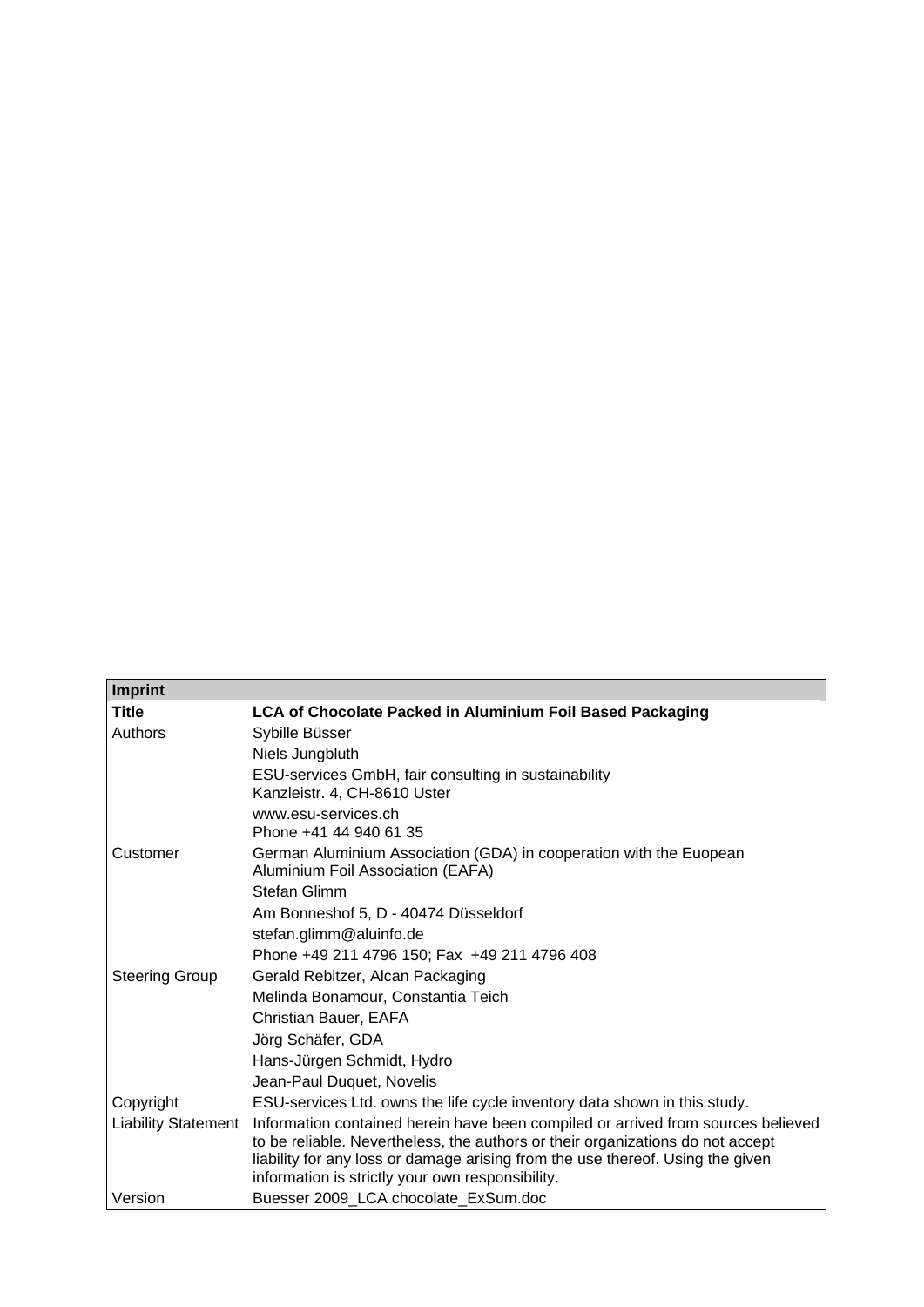## **Executive Summary**

## **"LCA of Chocolate Packed in Aluminium Foil Based Packaging"**

*Büsser S. and Jungbluth N. (2009) LCA of Chocolate Packed in Aluminium Foil Based Packaging. ESU-services Ltd. Uster, Switzerland. Commissioned by German Aluminium Association (GDA) in cooperation with European Aluminium Foil Association (EAFA), Düsseldorf, Germany.* 

Packaging within the food supply chain has to fulfil a variety of purposes. Besides the protection of the packed product also its safe transportation and storage at the retailers and households is of great importance.

Chocolate as a typical confectionary product is usually stored for long periods. Exposed to air and light, taste can deteriorate and the surface can quickly lose its gloss. Therefore aluminium foil is frequently used to provide a barrier for light, moisture and other gas, thus preventing from desiccation, oxidation and any penetration of unwanted aroma and flavour. Additionally, the mechanical properties of aluminium foil allow a re-wrapping of opened packages supporting the prevention of spoilage. Together with an outer paper wrap adding additional mechanical resistance and options for printing, aluminium foil is frequently used in chocolate packaging.

This life cycle assessment (LCA) study investigates **chocolate packed in aluminium foil and wrapped**  with **paper**. The analysis and assessment is focused in particular on:

- the environmental performance of the packaging with respect to its function within the life cycle of chocolate.
- the environmental relevance of stages and interdependencies within the life cycle of chocolate including consumption patterns.

The functional unit in this study is 1 kg chocolate, packed in 100 gram chocolate bars to be consumed in the household.

The life cycle of chocolate encompasses the whole food supply system including the cultivation of cocoa beans in tropical regions until its consumption in the household. Cocoa beans are transported to Europe by ship and processed to semi-finished cocoa products (butter, powder, liquor). The produced chocolate is packed in aluminium foil and paper, transported to the retailers where it is bought and transported to the household. Used packaging is partly recycled and partly disposed off in landfills or in an incineration plant. In the methodology used the content of recycled material for the packaging production has been considered and therefore no credits for recycling and energy recovery are given.

Four different chocolate compositions are investigated in this LCA in more detail: dark, milk and white chocolate and chocolate with sultanas.

The results of the study are calculated for ten environmental indicators. The main impact assessment and discussion is based on a selection of five widely accepted indicators. These are Cumulative Energy Demand (CED), non-renewable [MJ-eq.], Global Warming [kg  $CO<sub>2</sub>$  eq.], Ozone Layer Depletion (ODP) [kg CFC-11 eq.], Acidification [kg  $SO_2$  eq.] and Eutrophication [kg  $PO_4^{3}$  eq.].

Figure 1 shows the scores for these selected impact indicators for milk chocolate scaled to 100%. The most relevant aspect concerning the life cycle of chocolate is the chocolate production including farming and processing of the necessary raw materials (semi-finished cocoa products, milk powder, sugar…) and manufacturing of chocolate (77% to 97%). The impact of the production phase is also predominant in the other category indicators not shown in the graph.

The share of retail packaging is between 1% (eutrophication) and 9% (CED non-renewable). About two thirds of this burden stems from the use of aluminium and one third derives from the wrapping paper. It must be considered that the aluminium and the paper part of the packaging fulfil different functions contributing to a single packaging solution. The influence of distribution and selling of chocolate is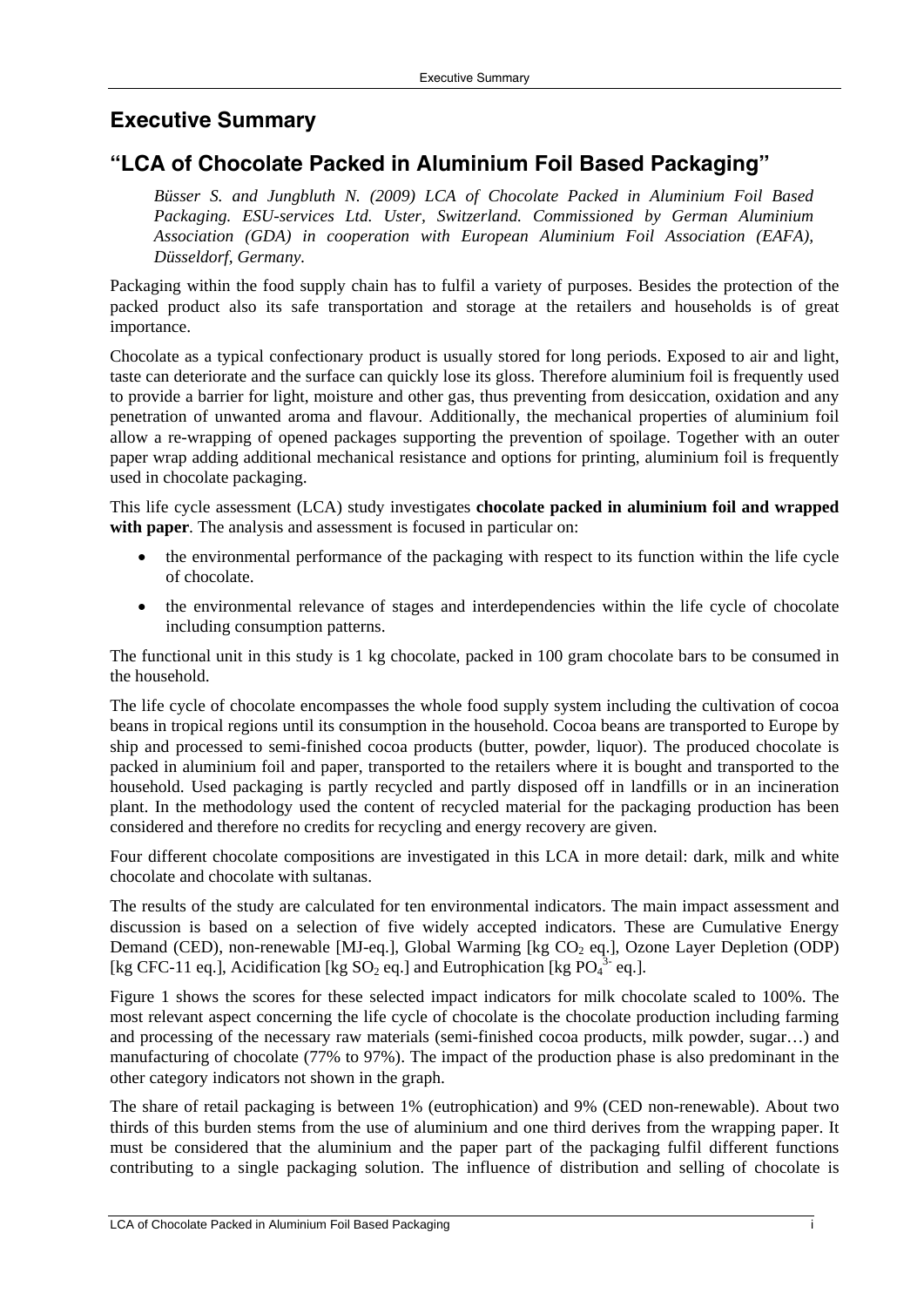

second most important in the indicator non-renewable cumulative energy demand and ozone layer depletion.

#### **Figure 1: Results of the standard case for 1 kg milk chocolate packed in 100g bars made from aluminium foil and wrapped with paper; the results are scaled to 100%.**

The differences between the investigated chocolate compositions are significant. Figure 2 reveals the greenhouse gas emissions associated with 1 kg chocolate as absolute values and in percentages. In total one kg milk chocolate corresponds to the emission of about 3.6 kg  $CO_2$ -eq in a range between 2.1 kg  $CO_2$ eq (dark) and 4.1 kg  $CO<sub>2</sub>$ -eq (white). Dark chocolate exhibits the lowest impact scores also for all other categories and white chocolate the highest of the investigated cases.

It is mainly the abandonment of milk powder in dark chocolate and the extra milk powder added in white chocolate which is responsible for the differences compared to milk chocolate. Furthermore in dark chocolate mainly cocoa liquor is used. In milk chocolate more cocoa butter than cocoa liquor is used and in white chocolate only cocoa butter.

Within the sensitivity analysis the relevance of assumptions but also consumer choices and consumption patterns for the overall results are investigated. In this LCA different shopping scenarios and refrigeration at home have been assumed. The relation between chocolate types is not changed, however a shopping scenario with more individual traffic increases the impact scores slightly as well as additional refrigeration at households. In an extreme scenario it was assumed that chocolate is bought during a trip and transported home by airplane instead of purchasing it locally. The impact on the results is substantial and burdens can increase by a factor of about 3 compared to the standard case.